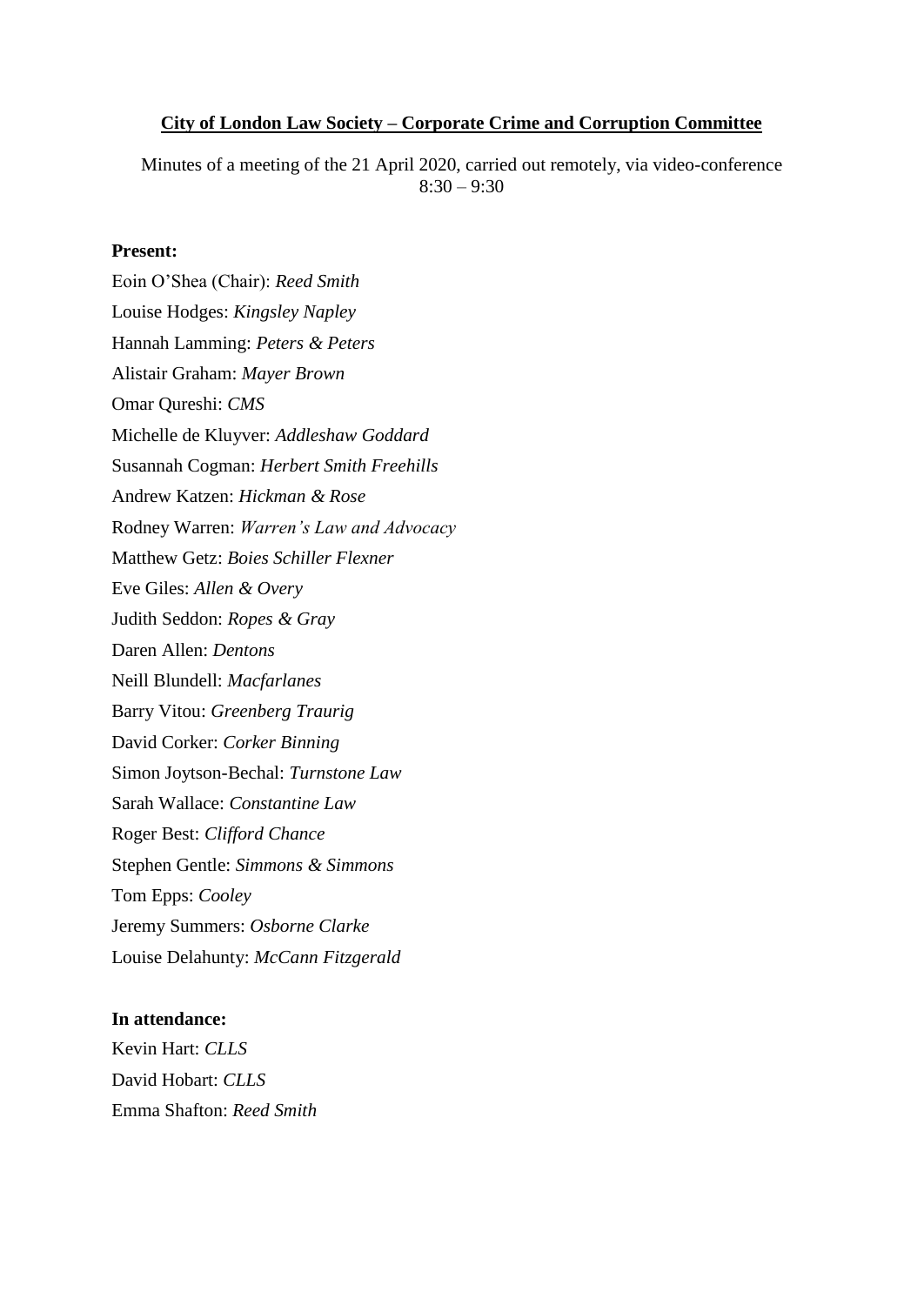# **1. Apologies for absence**

The Chair mentioned apologies received for non-attendance from several members.

# **2. Minutes of last meeting**

Amendments were proposed to the minutes of the last meeting (2 March 2020) by those in attendance and then approved. The Chair directed that the approved minutes be filed on the CLLS website 24 hours after the meeting, subject to Committee members sending any final comments on the draft.

# **3. Pre-Interview Disclosure & Interview Practices**

The issue remains on the Committee's agenda, however it was noted that the SFO was experiencing considerable disruption to their operations as a result of the Covid-19 pandemic. The matter will be resumed when possible.

# **4. Practice/Legal Updates**

The Committee discussed recent difficulties in dealing with the SFO during the pandemic, in particular as regards the sharing of documents and the cancellation of interviews. There was widespread concern about apparent delays and many reported frustrating interactions while the organisation tried to adapt to remote working. The SFO has referred to Cabinet Office guidance restricting the ability to use file sharing software or encrypted USBs.

Committee members also discussed frustrating delays within the police as regards service of evidence. All financial crime matters seem to be on hold.

As regards police station interviews, Committee members observed a varied approach between forces. Several committee members expressed concern about the lack of personal protective equipment (PPE) at some police stations and the lack of adherence to social distancing measures. Others noted that some police stations were effectively facilitating the provision of legal advice via Zoom, which while a good solution in the short-term, did raise security and confidentiality issues. Such flexibility had not been seen from the SFO. There is a National Police College protocol for interviews, which should be followed.

The Committee's experience of the Business and Property Courts was positive. It is very much business as usual.

Some Crown Courts were functioning well conducting sentencing hearings via Skype, while other struggled to arrange even a telephone hearing. A Committee member reported a concerning occasion where they were informed that there were insufficient telephone lines for defendants to attend a Plea and Trial Preparation Hearing (PTPH).